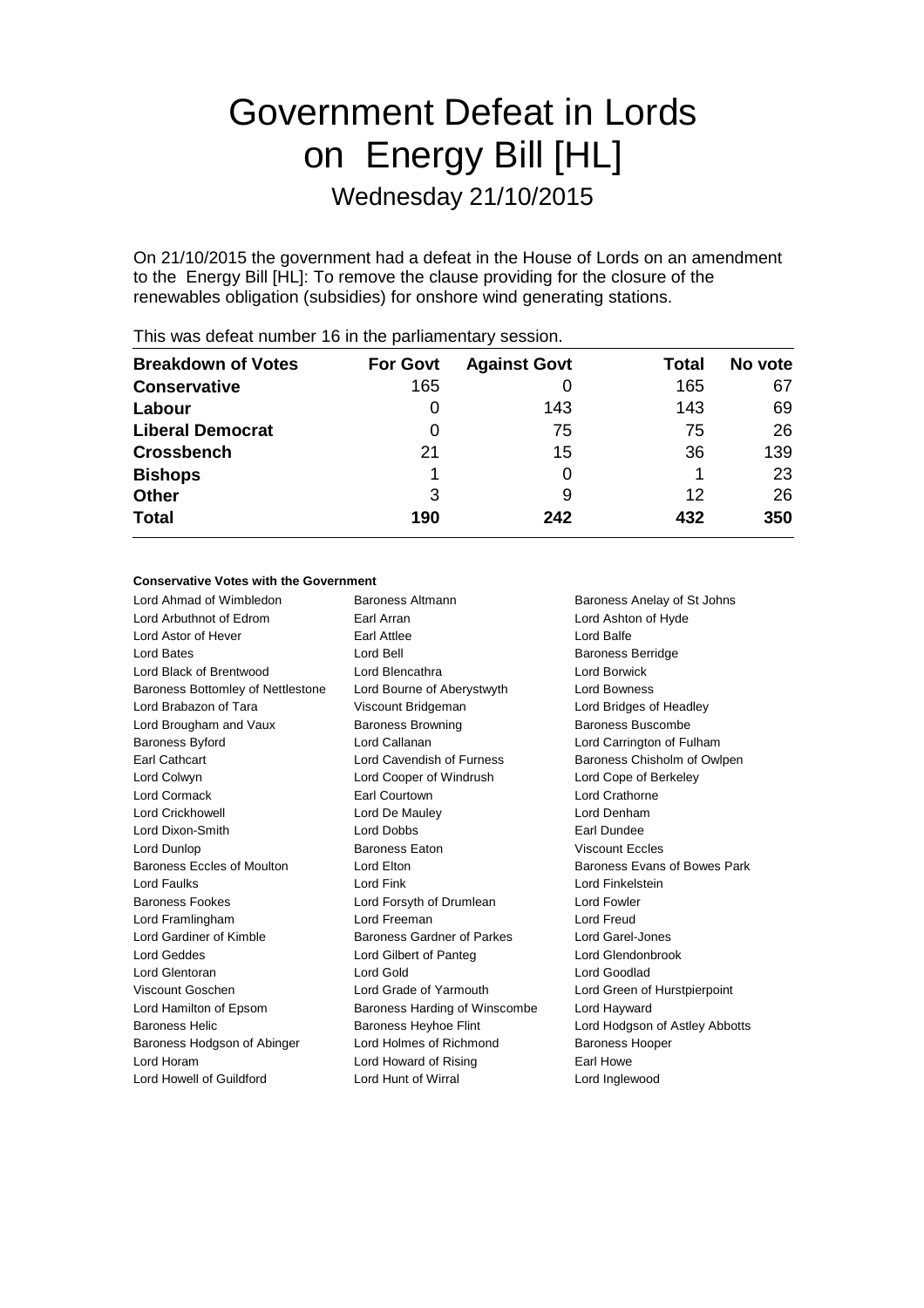Lord James of Blackheath Baroness Jenkin of Kennington Lord Jopling Lord Keen of Elie Lord King of Bridgwater Lord Lang of Monkton Lord Lawson of Blaby Lord Leigh of Hurley Lord Lexden Earl Lindsay **Earl Lingfield** Earl Liverpool Marquess of Lothian **Lord Lord Lyell** Lord Mackay of Clashfern Lord Magan of Castletown Lord Marlesford Lord Maude of Horsham Lord Mawhinney Lord McColl of Dulwich Baroness Mobarik Baroness Mone **Contains Container Containers Containers** Duke of Montrose **Lord Moore of Lower Marsh** Baroness Morris of Bolton Lord Moynihan Lord Naseby Lord Nash **Baroness Neville-Jones** Baroness Neville-Rolfe Baroness Newlove Baroness Noakes Lord Northbrook Lord Norton of Louth **Baroness O'Cathain** Baroness Perry of Southwark Lord Polak Lord Popat Lord Prior of Brampton Baroness Rawlings Lord Ribeiro Viscount Ridley Lord Risby Lord Ryder of Wensum Lord Sanderson of Bowden Baroness Seccombe Lord Selkirk of Douglas Lord Selsdon Baroness Shackleton of Belgravia Baroness Sharples Lord Sheikh Baroness Shephard of Northwold Lord Sherbourne of Didsbury Baroness Shields Lord Skelmersdale Lord Smith of Hindhead Lord Spicer Baroness Stedman-Scott Lord Sterling of Plaistow Baroness Stowell of Beeston Lord Strathclyde Lord Suri Lord Taylor of Holbeach Lord Trefgarne Viscount Trenchard Lord Trimble Lord True **Lord Tugendhat** Viscount Ullswater Baroness Verma Lord Vinson Lord Wakeham Lord Wasserman **Duke of Wellington** Baroness Wheatcroft Lord Whitby Baroness Wilcox Baroness Williams of Trafford Lord Wolfson of Aspley Guise Lord Young of Cookham Viscount Younger of Leckie

#### **Conservative Votes against the Government**

#### **Labour Votes with the Government**

# **Labour Votes against the Government**

Baroness Adams of Craigielea Lord Allen of Kensington Lord Anderson of Swansea Baroness Andrews **Lord Bach** Baroness Bakewell Lord Bassam of Brighton **Lord Berkeley Baroness Blackstone** Lord Blunkett Lord Boateng Lord Bragg Lord Brooke of Alverthorpe Lord Brookman Lord Campbell-Savours Lord Cashman Lord Christopher Lord Clark of Windermere Lord Clarke of Hampstead Lord Clinton-Davis Lord Collins of Highbury Baroness Corston Baroness Crawley Lord Davies of Oldham Lord Davies of Stamford **Baroness Dean of Thornton-le-Fylde** Baroness Donaghy Baroness Drake Lord Dubs Lord Elder Lord Evans of Watford **Lord Falconer of Thoroton** Baroness Farrington of Ribbleton Lord Faulkner of Worcester Lord Foster of Bishop Auckland Lord Foulkes of Cumnock Baroness Gale **Baroness Golding** Lord Giddens **Baroness Golding** Baroness Golding Baroness Goudie Baroness Gould of Potternewton Lord Grantchester Lord Grocott Viscount Hanworth Lord Harris of Haringey Lord Harrison Lord Hart of Chilton Lord Haskel Lord Haughey **Lord Haworth Communist Communist Communist Communist Communist Communist Communist Communist Communist Communist Communist Communist Communist Communist Communist Communist Communist Communist Communist Commu** Baroness Healy of Primrose Hill Baroness Henig Baroness Henioness Hilton of Eggardon Lord Hollick Baroness Hollis of Heigham Lord Howarth of Newport Baroness Howells of St Davids Lord Howie of Troon Lord Hoyle Lord Hughes of Woodside Baroness Hughes of Stretford Lord Hunt of Kings Heath Lord Hunt of Chesterton **Lord Irvine of Lairg** Baroness Jay of Paddington Lord Jones Baroness Jones of Whitchurch Lord Jordan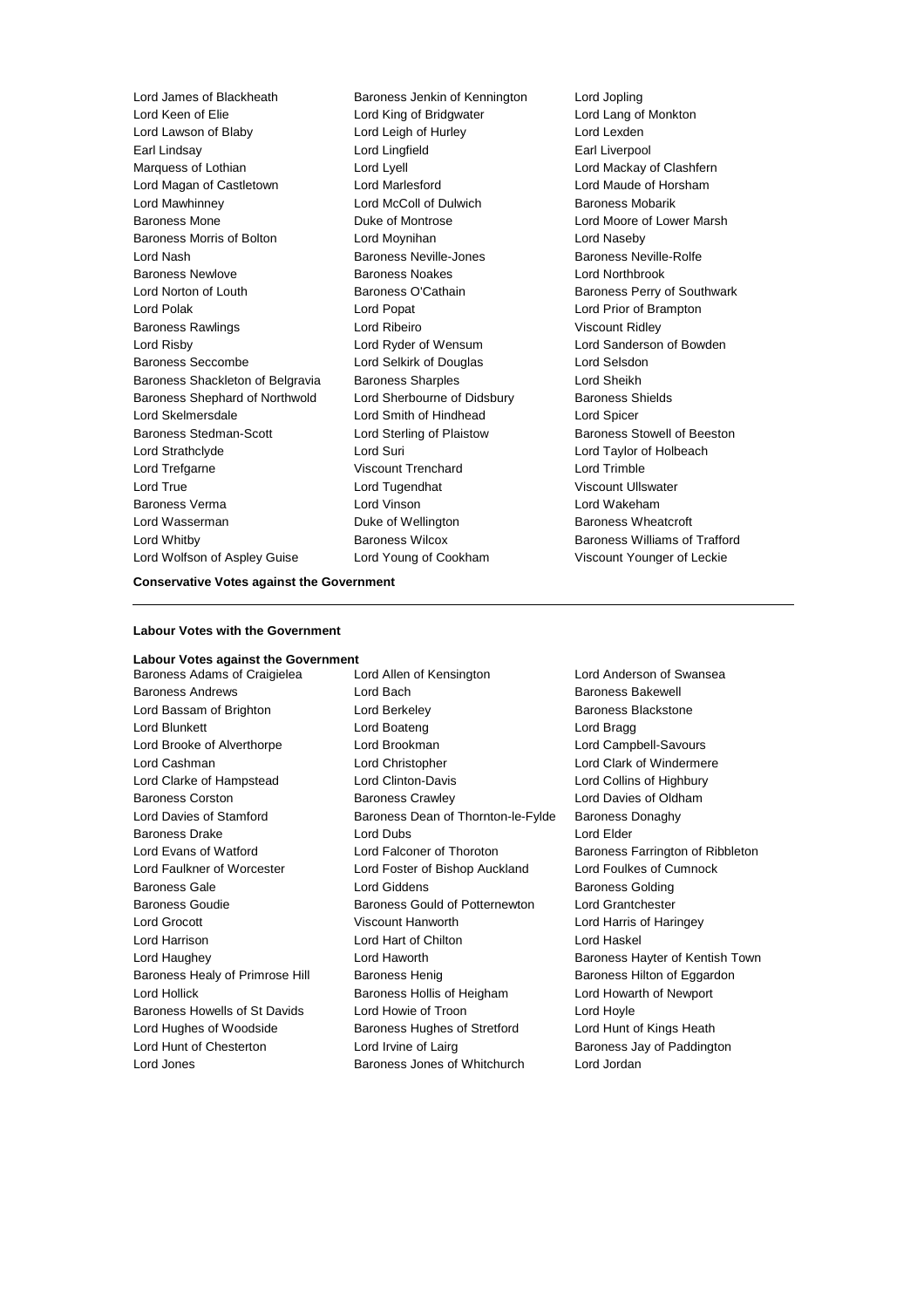Baroness Kennedy of The Shaws Baroness Kennedy of Cradley Lord Kennedy of Southwark<br>Baroness King of Bow Lord Kinnock Coral Charoness Kinnock of Holyhe Baroness King of Bow **Lord Kinnock** Cord Kinnock Baroness Kinnock of Holyhead<br>Lord Kirkhill Lord Knight of Weymouth Baroness Lawrence of Clarend Lord Lea of Crondall **Baroness Liddell of Coatdyke** Lord Liddle Baroness Lister of Burtersett Lord Lympne Lord Macdonald of Tradeston Lord MacKenzie of Culkein **Lord Maxton** Lord McAvoy Lord McConnell of Glenscorrodale Baroness McDonagh Lord McFall of Alcluith Baroness McIntosh of Hudnall Lord Mendelsohn Lord Mitchell Lord Monks **Baroness Morgan of Huyton** Baroness Morgan of Ely Lord Morris of Aberavon **Lord Morris of Handsworth** Baroness Morris of Yardley Baroness Nye Lord O'Neill of Clackmannan Lord Patel of Blackburn Lord Pendry Baroness Pitkeathley Lord Prescott Baroness Prosser **Baroness Prosser Baroness Ramsay of Cartvale** Lord Puttnam **Baroness Ramsay of Cartvale** Lord Rea Lord Reid of Cardowan Lord Richard Lord Robertson of Port Ellen Lord Rosser Lord Rowlands Baroness Royall of Blaisdon Lord Sawyer **Baroness Scotland of Asthal** Baroness Sherlock Viscount Simon Baroness Smith of Basildon Baroness Smith of Gilmorehill Lord Snape Lord Soley Lord Stevenson of Balmacara Lord Stone of Blackheath Baroness Symons of Vernham Dean Lord Taylor of Blackburn Lord Temple-Morris Lord Tomlinson Lord Touhig Lord Tunnicliffe Lord Turnberg Baroness Wall of New Barnet Baroness Warwick of Undercliffe Lord Watson of Invergowrie Baroness Wheeler **Baroness Whitaker Baroness Whitaker** Lord Whitty Lord Williams of Elvel Lord Wood of Anfield Lord Woolmer of Leeds Baroness Worthington Baroness Young of Old Scone

Baroness Lawrence of Clarendon

### **Liberal Democrat Votes with the Government**

| Liberal Democrat Votes against the Government  |                                        |                                               |  |  |
|------------------------------------------------|----------------------------------------|-----------------------------------------------|--|--|
| Lord Addington                                 | Lord Alderdice<br>Lord Allan of Hallam |                                               |  |  |
| Lord Ashdown of Norton-sub-Hamdon Lord Avebury |                                        | Baroness Bakewell of Hardington<br>Mandeville |  |  |
| Baroness Benjamin                              | Baroness Bonham-Carter of Yarnbury     | <b>Lord Burnett</b>                           |  |  |
| Lord Carlile of Berriew                        | Lord Chidgey                           | Lord Clement-Jones                            |  |  |
| <b>Lord Cotter</b>                             | Lord Dholakia                          | <b>Baroness Doocey</b>                        |  |  |
| Baroness Falkner of Margravine                 | Baroness Garden of Frognal             | Lord German                                   |  |  |
| Earl Glasgow                                   | Lord Goddard of Stockport              | <b>Baroness Grender</b>                       |  |  |
| Baroness Hamwee                                | Baroness Harris of Richmond            | <b>Baroness Humphreys</b>                     |  |  |
| Lord Hussain                                   | Baroness Hussein-Ece                   | Baroness Janke                                |  |  |
| <b>Baroness Jolly</b>                          | Lord Jones of Cheltenham               | Lord Kirkwood of Kirkhope                     |  |  |
| Baroness Kramer                                | Lord Lee of Trafford                   | Lord Loomba                                   |  |  |
| Lord Maclennan of Rogart                       | <b>Baroness Maddock</b>                | Baroness Manzoor                              |  |  |
| Lord McNally                                   | Baroness Miller of Chilthorne Domer    | Lord Newby                                    |  |  |
| <b>Baroness Northover</b>                      | <b>Baroness Parminter</b>              | <b>Baroness Pinnock</b>                       |  |  |
| Lord Purvis of Tweed                           | Baroness Randerson                     | Lord Razzall                                  |  |  |
| Lord Redesdale                                 | <b>Lord Rennard</b>                    | Lord Roberts of Llandudno                     |  |  |
| Lord Rodgers of Quarry Bank                    | Baroness Scott of Needham Market       | Lord Sharkey                                  |  |  |
| Baroness Sharp of Guildford                    | Lord Shipley                           | Lord Shutt of Greetland                       |  |  |
| Baroness Smith of Newnham                      | Lord Smith of Clifton                  | Lord Steel of Aikwood                         |  |  |
| Lord Stephen                                   | Lord Stoneham of Droxford              | Lord Storey                                   |  |  |
| Lord Strasburger                               | <b>Baroness Suttie</b>                 | Lord Taverne                                  |  |  |
| Lord Teverson                                  | Lord Thomas of Gresford                | Baroness Thomas of Winchester                 |  |  |
| Lord Tope                                      | Lord Tordoff                           | Baroness Tyler of Enfield                     |  |  |
| Lord Tyler                                     | Lord Wallace of Saltaire               | Lord Wallace of Tankerness                    |  |  |
| <b>Baroness Walmsley</b>                       | Lord Watson of Richmond                | Lord Wrigglesworth                            |  |  |